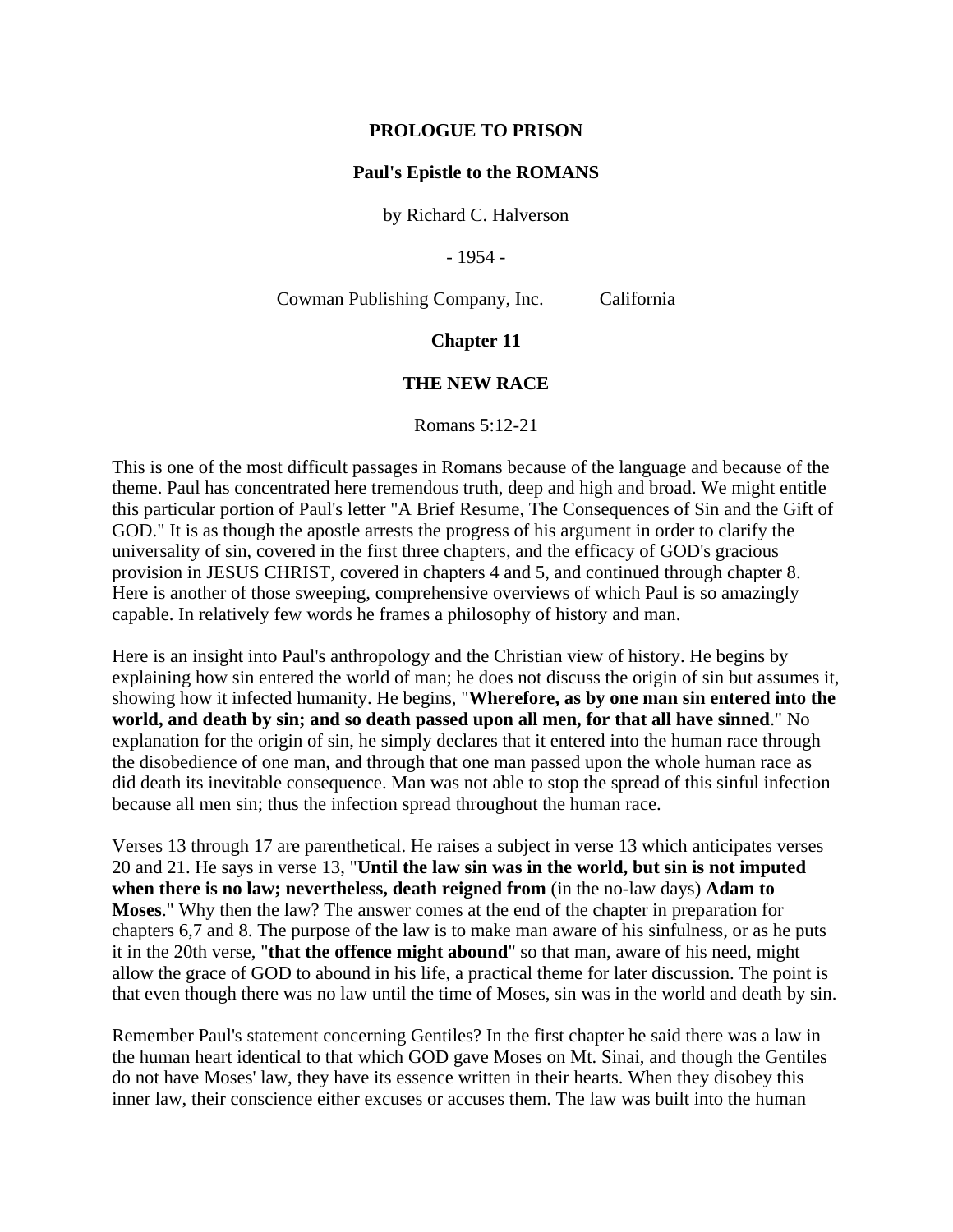heart when GOD created man. Notice that Paul is talking about sin, not sins. He is talking about something endemic in the nature of man, not his misdeeds.

In the Westminster Shorter Catechism defines sin as "Any want of conformity to or transgression of the law of GOD." Since it is more than misbehaving, more than transgressing GOD's law, sin means failure to be all that GOD expects us to be. Sin has to do with man's nature as well as his conduct, and what Paul is saying is this, "*One act of disobedience by Adam wrought a constitutional change in human nature, and this constitutional change was transmitted to all of Adam's descendants*." **\*** In other words Paul is discussing "original sin," he is saying that men since Adam are born as sinners. Of course this is unacceptable to our modern world.

## \* *Stifler on Romans*

On one occasion, when discussing this in a young marrieds' class, I used one of my children as an illustration of "original sin." At the close of the service a young father who was getting his doctorate in psychology at the University of California in Los Angeles approached me. He was irked to say the least, that I had had the temerity to illustrate it with one of my children. When he finished his criticism, I asked him what he believed. He said he believed babies are born into the world morally neutral. "Can you demonstrate this?" I asked.

# "No," he answered.

"You reject the doctrine of original sin because it cannot be demonstrated, but you accept this psychological view although it lacks any proof; how do you explain that?" I asked.

*Was not his hostility an example of human aversion to Biblical truth, rising from a built-in antipathy to GOD which is the essence of what is called "original sin"?* I reminded him that not too many years ago we were being told by psychologists that babies were born into the world positively good and that only an unfortunate environment produced bad children. He said, "We don't believe that any more!" Psychology seems to get nearer and nearer to the Biblical doctrine of original sin.

General Carlos P. Romulo of the Philippines expressed this view when he said, "*We have harnessed the atom, but we will never make war obsolete until we find the force that will bridle the passions of men*." Bruce Catton, editor of Heritage Magazine and one of the leading authorities on the Civil War, expressed it in an address on the theme, "*What 1861 Has to Say to 1961*," when he pointed out that the problem in 1861 was identical to the problem in 1961, human nature. Nothing has happened to change human nature in a century. "**All have sinned**." All are sinners. The Psalmist cried out, "**In sin did my mother conceive me**" (Psalm 51:5).

At the end of the 14th verse Paul points out that the first man, whose act of disobedience transmitted sin and death to the whole human race, was a type of another who should come; and in verses 15-17 he writes of GOD's remedy in this second man, come to cancel the infection which entered through the first man. By a series of contrasts Paul demonstrates the quality, the strength, the adequacy, the certainty, of grace in CHRIST. "**But not as the offence, so also is the free gift**." Why? Many died through one's trespass; many have trespassed, and through one act of righteousness many are made righteous! As the disobedience of one man brought death to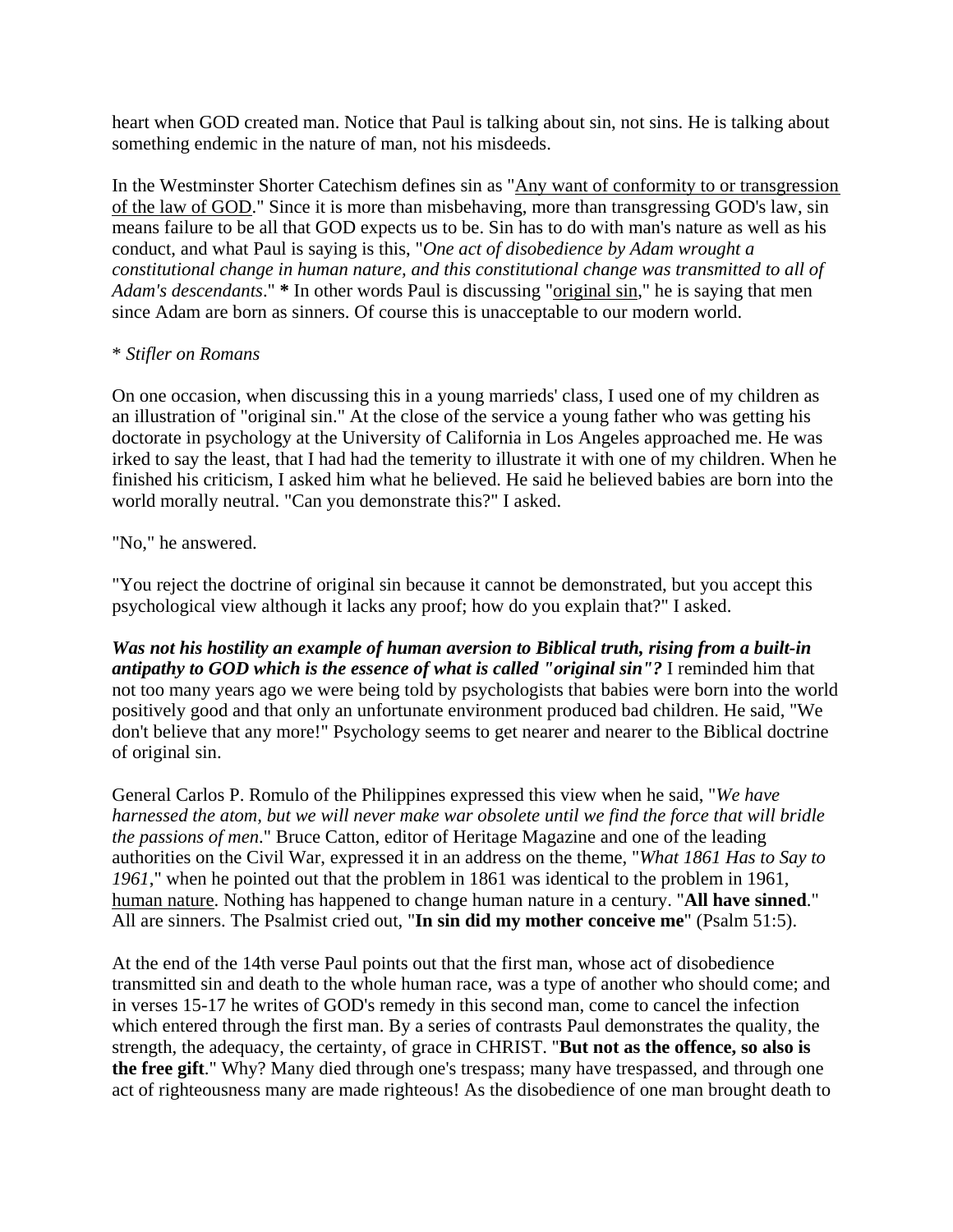all, the obedience of one brought to many righteousness and life. The free gift is not like the effect of the one man's sin, for the judgment following one man's sin brought condemnation, but the many who were condemned are made righteous by one man's obedience.

In the same way that this sin and death, transmitted through the first Adam, affects the whole human race, the grace of GOD in JESUS CHRIST, on the grounds of His righteousness and obedience, will be transmitted to all who will receive it. Therefore, if the sin and death which resulted from Adam is certain, the righteousness and life which comes from JESUS CHRIST are certain. Just as the whole human race has been infected by Adam's transgression, so those who will receive the free gift can be benevolently infused with righteousness and eternal life. So Paul summarizes, verses 18-19, "**Therefore as by the offence of one judgment came upon all men to condemnation; even so by the righteousness of one the free gift came upon all men unto justification of life. For as by one man's disobedience many were made sinners, so by the obedience of one shall many be made righteous**." One man's disobedience, many were made sinners; one man's obedience, many will be made righteous.

Consider this passage in four parallels: two men, two acts, two results, two races. Two men, the first Adam, the last Adam (Adam in the Hebrew is the word for man); Adam and CHRIST. About these two men the entire human race polarizes. Two acts: The first, disobedience; the second, obedience. GOD placed the first Adam in a perfect environment with no inward compulsion to sin, a free moral agent. Everything around him was an inducement to live righteously, to obey GOD. There was one restriction, "**But of the tree of the knowledge of good and evil, thou shalt not eat of it**" (Genesis 2:17).

Is it not significant that in a perfect environment this one prohibition became the central preoccupation of our first parents. It was as though they were blind to the blessing of GOD because here in focus was a prohibition! What a perversity in the human heart, "**For the good that I would I do not: but the evil which I would not, that I do**" (Romans 7:19). The very desire or will to do good somehow stimulates the desire to do evil. There it was, "**But of the tree of the knowledge of good and evil, thou shalt not eat of it**," and this restriction became bigger than all the privileges with which GOD had endowed their world, and they disobeyed.

The last Adam, entered an imperfect world, a world infected with sin, in which the consequences of sin had been accumulating for millennia. He too was without sin, He too could choose, except now the environment was sinful, and He chose to obey. He said, "**the words that I speak unto you I speak not of myself: but the Father that dwelleth in me, he doeth the works**." He said, "**Then said I, Lo, I come (in the volume of the book it is written of me,) to do thy will, O God**" (Hebrews 10:7). He said, "**I do always those things that please him**" (John 8:29). JESUS was a man. He was a man like Adam with the equivalent choice but with a great disadvantage because the environment was evil, and He obeyed. The first Adam disobeyed; the last Adam obeyed. Recall when JESUS came to John the Baptist to be baptized, and John, humbled before the One whose shoelaces he was not worthy to stoop down and unloose, declined; but JESUS said, " **thus it becometh us to fulfil all righteousness**" (Matthew 3:15).

JESUS CHRIST could have chosen the way of self-will, He "**was in all points tempted like as we are, yet without sin**" (Hebrews 4:15). He could have chosen to obey the devil in the wilderness temptation. He could have chosen on the Mount of Transfiguration (Luke 9:28-36) to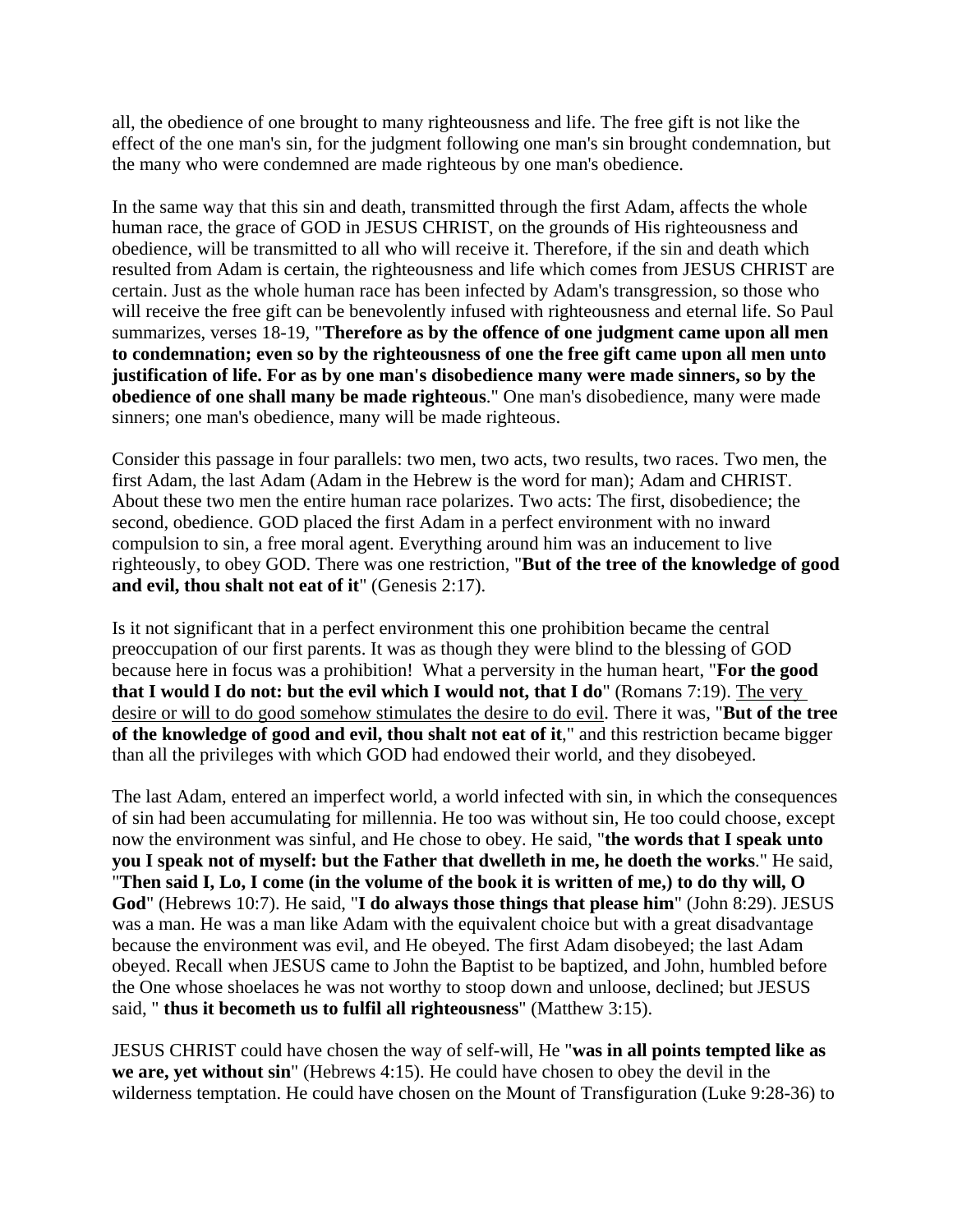return to His glory rather than surrender to the ignomy of the cross; but, "**being in the form of God, thought it not robbery to be equal with God: But made himself of no reputation, and took upon him the form of a servant, and was made in the likeness of men: And being found in fashion as a man, he humbled himself, and became obedient unto death, even the death of the cross!**" (Philippians 2:6-8) He took the long road of obedience from heaven's glory to the indescribable shame of death by crucifixion! Obedient, perfectly obedient, so that when JESUS CHRIST hung on the cross, there was no sin in Himself that needed to be covered; He was a perfect man as well as GOD, a perfect mediator between GOD and man.

Two results - the first Adam disobeyed, and sin was transmitted to the whole human race and death by sin. The last Adam obeyed, and GOD's grace transmitted righteousness to all who will receive the free gift and eternal life which results from this righteousness.

Finally two races. The old man. That race of people who, having the same choice in a sense which Adam had in the garden, decided against GOD, against CHRIST, which is the way the choice is manifested today since His advent. *Refusing the free gift of GOD, the way of righteousness, they remain "in Adam," and suffer eternal separation from GOD*. Then there is the second race, The new man. *Those who receive the free gift of grace in JESUS CHRIST, who are made righteous and who will live eternally in fellowship with the Father*. Around these two Adams polarize the whole human race.

*The important thing to see is that every human being has in essence the same choice that our first parents had in the Garden*. "**For God so loved the world, that he gave his only begotten Son, that whosoever believeth in him should not perish, but have everlasting life. For God sent not his Son into the world to condemn the world; but that the world through him might be saved. He that believeth on him is not condemned: but he that believeth not is condemned already, because he hath not believed in the name of the only begotten Son of God. And this is the condemnation, that light is come into the world, and men loved darkness rather than light, because their deeds were evil**" (John 3:16-19).

*These two races are eternal races, one living eternally separated from the Father, the second living eternally in fellowship with Him. The practical point is, you choose the race to which you will belong. Each of you has this choice. You decide whether you will continue out into eternity a member of this old race of which the first Adam who disobeyed, was the progenitor; or having been born of GOD through the grace that is the LORD JESUS CHRIST, you will be a member of the new race which lives forever in eternity with the Father*.

Years ago a friend, having occasion to take a train trip, got on the train early, took a window seat, opened his Bible and began to read. As the coach filled up, the seat beside him was left vacant because "nobody wants to sit beside a fanatic who reads a Bible in public." Finally the coach was full; and just before the train pulled out, a man walked into the coach rather jauntily, whistling, observed the empty seat, the man reading the Bible, walked past. Suddenly it dawned upon him that the only empty seat was beside the Bible-reading man; he walked into the next coach, apparently found no empty seats, and finally the victim of terrible circumstances, he found it necessary to seat himself on the aisle seat next to the man reading the Bible, but he sat as close to the aisle as he could. He expected the Bible reader to "nail him."